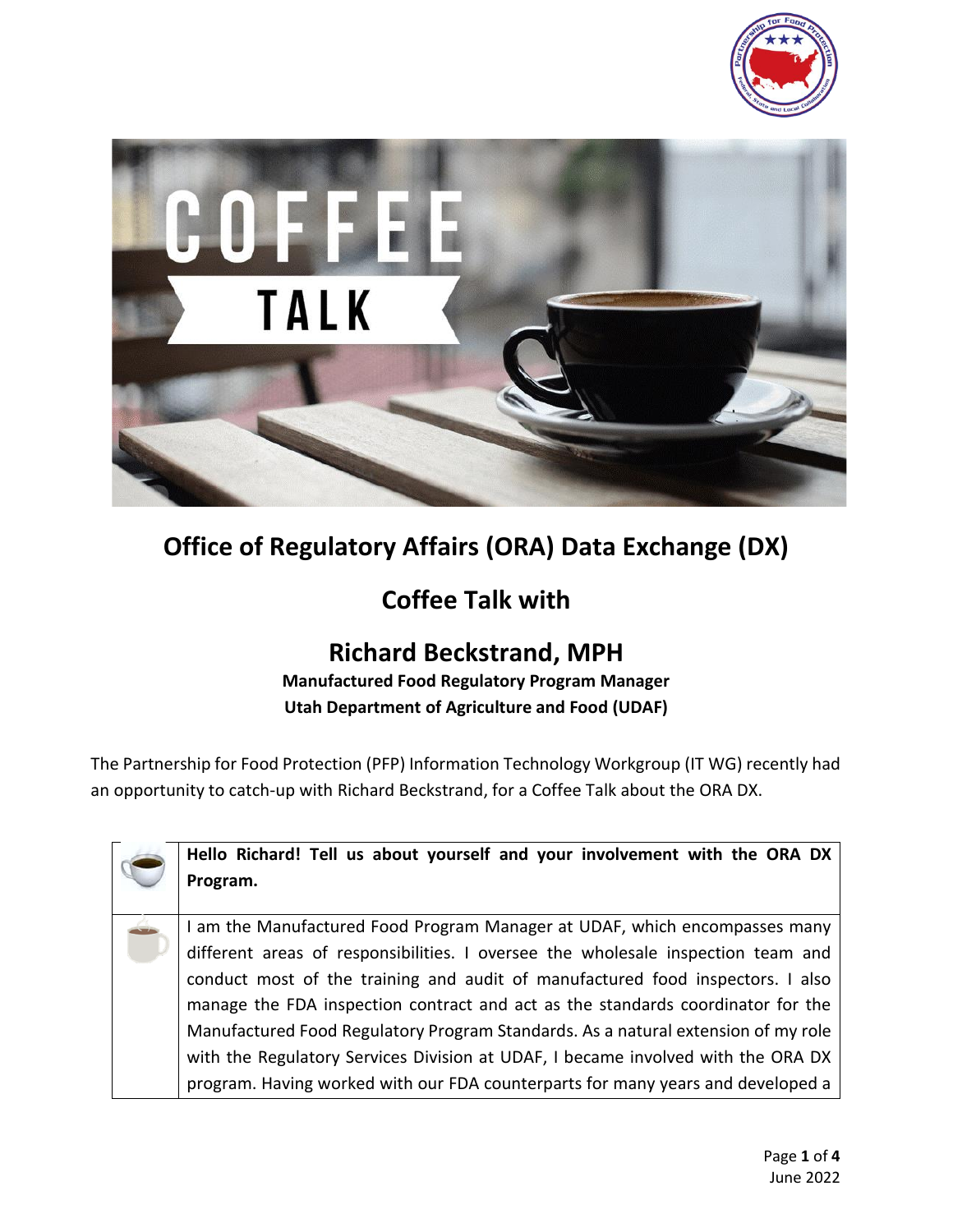

| great relationship in Utah and the Denver Division office, it was an easy decision to     |
|-------------------------------------------------------------------------------------------|
| enter into a formal partnership agreement.                                                |
| In your role as a Manufactured Food Program Manager for Utah Department of                |
| Agriculture and Food as well as a DX participant, what do you think are some of the       |
| advantages of participating in the ORA DX?                                                |
| One of the big advantages that comes to mind is the ability to easily share inspectional  |
| data back and forth with FDA. Anyone who has worked in eSAF (FDA system) for any          |
| length of time will agree that the ORA DX will make life easier for all of us. There is a |
| lot of duplication of work in the way we share information currently. Utah is not as far  |
| along as some of the other states in meeting System-to-System requirements. We            |
| developed Food Safety Management System in-house and have a bit more work to do           |
| than a state that uses a system like USAFoodSafety; however, we are confident we          |
| will be able to meet the requirements for the DX in the very near future.                 |
| What was your experience with signing agreements for the DX and what advice do            |
|                                                                                           |
| you have for other states yet to sign agreements?                                         |
| We had a few internal discussions to make sure our team members were on the same          |
| page. We had to get our legal department to sign off, but overall, the process was very   |
| easy. The FDA has done most of the heavy lifting so far. They developed a strategic       |
| plan that outlines how the work will proceed, but they have also been very flexible.      |
| We were concerned about a couple of the deliverable dates and found that it was easy      |
| to have those dates pushed back so that we were confident to get that piece               |
| completed on time. I would encourage any state considering a partnership agreement        |
| and the DX to sign up! System-to-System data sharing really is the way forward and        |
| will save time and resources by eliminating a lot of the duplicative efforts, along with  |
| all the other benefits of the ORA Partners Portal (ORAPP).                                |
| What benefits do you hope to gain by using Firm Search, Firm History, Produce             |
| Safety, and Inventory Reconciliation capabilities in ORAPP, and in the future System-     |
| to-System integration?                                                                    |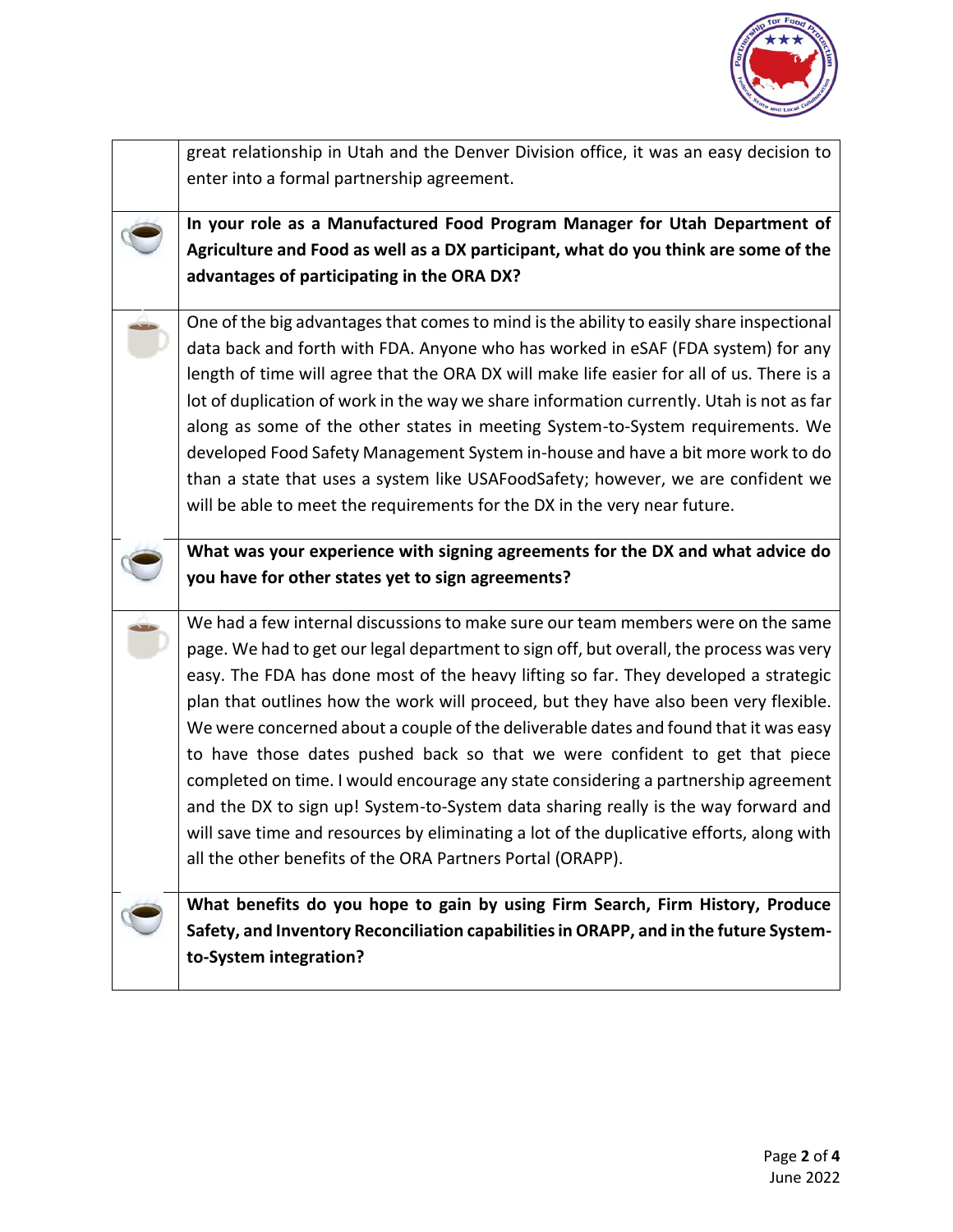

One of the big benefits we hope to gain is harmonization of our establishment inventory with FDA. When both agencies can plan their work using the same current and accurate inventory listing, we will benefit in multiple ways. It will make planning the work much easier and eliminate a lot of wasted time and effort that inevitably happens when the Official Establishment Inventory is not synced up and consistent on both sides. State-to-State Firm Search is another benefit we are very interested in. Many of the food processors in Utah also have facilities in other states. It will be valuable for us to be able to capture information about firms in other states with all the food that now crosses state lines.

### **Looking ahead, are there particular capabilities or enhancements you would like to see within ORA DX?**

Of course, we want to be able to share our inspectional data with FDA, but we also want to have FDA share data with us. This needs to be a two-way street with information flowing freely back and forth. Presently, we waste too much time in eSAF, on phone calls, and with emails, trying to exchange needed information. I know this can be frustrating for FDA as well. I feel ORA DX should save both agencies a lot of time and effort that could be used more productively.

#### **What is your advice for states considering participating in ORA DX?**

My advice would be to reach out to some of the states already participating in ORA DX. Some of the states are very willing to share their experience.

**What DX issues matter most for your state and how can the ORA DX continue to work together with Utah to ensure successful data sharing?**

I think the DX issue that matters the most is where our state can get the most bang for the buck. We know there will be some expense in making our system compatible with FDA's system. When we look at the big picture, we see this as a great opportunity to enhance our ability to regulate Utah's food industry and do an even better job of protecting public health in the state. As more states get on board with ORA DX, we will get closer to the goal of a fully Integrated Food Safety System (IFSS) nationwide.